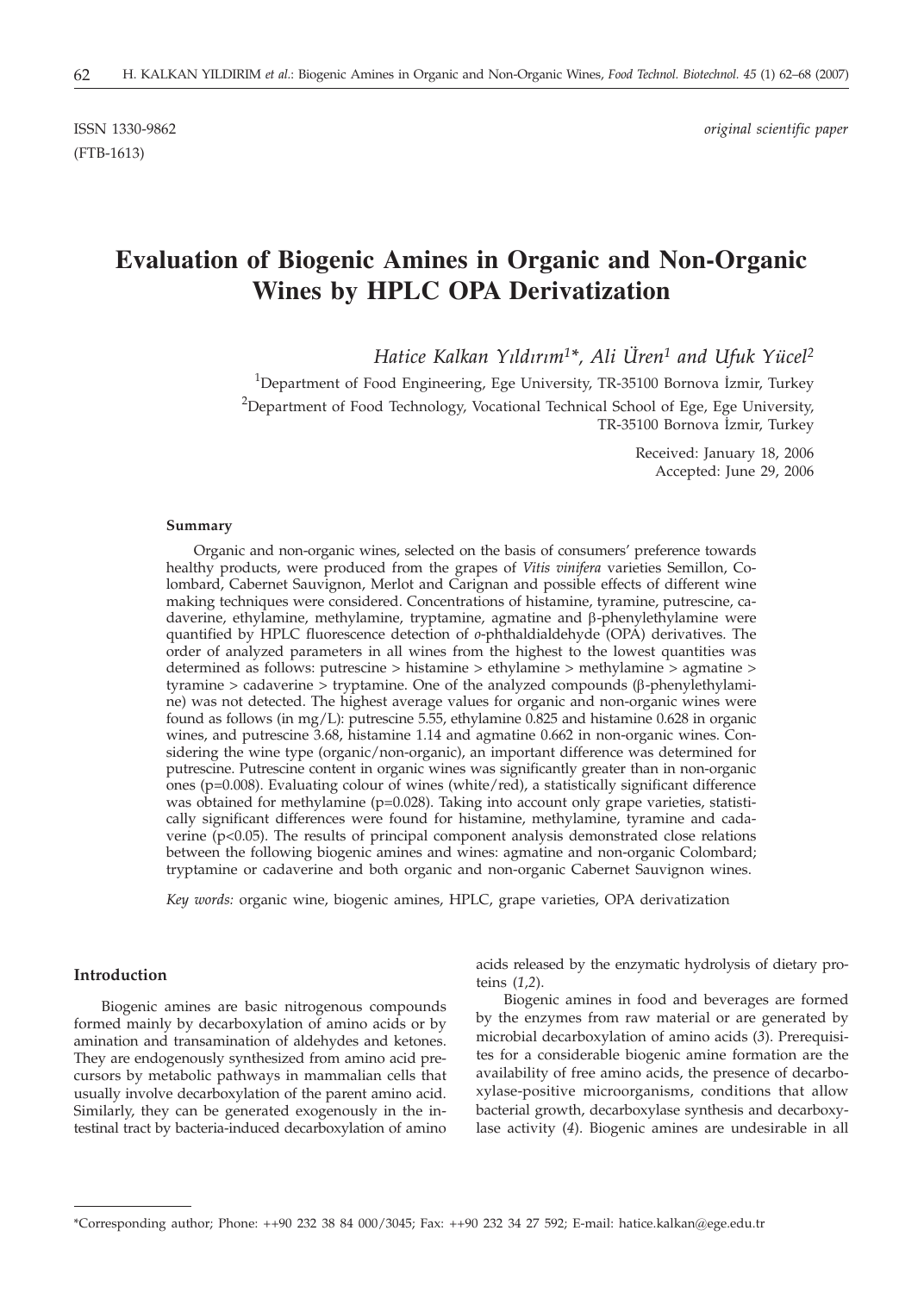foods and beverages because if absorbed at too high concentrations, they may cause headaches, respiratory distress, heart palpitation, hypertension or hypotension, and several allergenic disorders (*3*). A legal upper limit of *m*(histamine)/*m*(food)=100 mg/kg and *m*(histamine)/ *V*(alcoholic beverage)=2.0 mg/L has been suggested (*4*). The recommended upper limit of histamine in wines (in mg/L) is 2.0 in Germany, 5.0 to 6.0 in Belgium, 8.0 in France and 10.0 in Switzerland (*5*)*.*

The identification of biogenic amines in wine samples has been carried out in several investigations. Soufleros *et al*. (*6*) demonstrated that the levels of histamine, tyramine and putrescine were lower after alcoholic fermentation and increased in most wines during malolactic fermentation. Biogenic amines such as methylamine, ethylamine and cadaverine, already present in grape must, were produced and degraded during vinification (*7*). More than 20 amines have been identified in wines and their total concentration has been reported to range from a few to about 50 mg/L, depending on many factors including wine making conditions, must fermentation and aging. Histamine, tyramine and putrescine are the most significant biogenic amines encountered in wines. Among these, histamine has been studied the most and several papers reported its presence in wine (*2,8–13*).

Organic viticulture has aroused great interest among ecologically aware consumers. In the European Union, organic agricultural production is regulated by Council Regulation (EEC) No 2092/91. Organizations of organic winegrowers all have their own rules and regulations (*14*). Although demands related to organic production vary, some rules are applied generally. For example, the use of herbicides, chemosynthetic insecticides and organic fungicides is uniformly prohibited.

Organic agriculture in Turkey began with organically grown dried grapes and figs through the demands of European countries in 1984. The number and quantity of organic products have gradually increased. As a result of these developments, the Ministry of Agriculture and Rural Affairs published Turkish Legislation on Organic Agriculture in Official Newspaper in 1994. It conforms to the EU Regulation EU numbered 2092/91 and basic standards of IFOAM (International Federation of Organic Agriculture Movements).

The aim of the present study is to determine the biogenic amine levels in wines from five different organic and non-organic grapes of *Vitis vinifera* varieties (Merlot, Carignan, Cabernet Sauvignon, Semillon and Colombard) and to describe the relations between parameters.

#### **Materials and Methods**

## *Materials*

Grapes of *Vitis vinifera* var*.* Carignan (red), Cabernet Sauvignon (red) Merlot (red), Colombard (white) and Semillon (white), were used. Organically and non-organically grown grapes were supplied from Yazgan Company, Turkey. Organic grapes were produced under the control of INAC Company (International Nutrition and Agriculture Certification) that has certification for organic grape production.

#### *Wine processing*

All grapes (25 kg of each grape variety) were transported to the Food Engineering Department and crushed within 24 hours of harvest.

Organically grown grapes were hand harvested from a vineyard at KemalPasa, Ulucak, Turkey. Maturity was evaluated according to sugar content and acidity of each grape variety. Non-mechanically crushed grapes were allowed to ferment with active yeasts in musts. Before fermentation,  $5.0\%$  SO<sub>2</sub> solution was added into must until  $25.0 \text{ mg/L}$  of total SO<sub>2</sub> concentration was obtained. Fining and filtering were done without using any stabilizing and fining agents. All organic wine production steps were done according to standards for organic winemaking and Council Regulation (EEC) No 2092/91.

Non-organically grown white grapes were crushed, destemmed and pressed immediately in a hydraulic press. Portions of juices (3-litre glasses) were collected, sulphited (50.0 mg/L of  $SO<sub>2</sub>$ ) and kept for 6 hours. After that the juices were inoculated with Fermivin (2.0 %, *Saccharomyces cerevisiae* 7013 (INRA), Gist Brocades Co.). Pectolytic enzyme Rapidase Ex Color (2.0 g/hL) was added and allowed to ferment at  $25 \text{ °C}$  until it was dry. Non-organically grown red grapes were crushed, destemmed and prepared for skin fermentation treatments. The crushed grapes were sulphited  $(50.0 \text{ mg/L of SO}_2)$ , inoculated with Fermirouge (2.0 %, *Saccharomyces cerevisiae* 7000 (INRA), Gist-Brocades Co.), supplied with pectolytic enzyme Rapidase Ex Color (4.0  $g/hL$ ) and the skin was allowed to ferment for 5 days at 25 °C. The pomace was stirred and pushed down twice a day. After that alcohol fermentation in glass vessels was allowed until it was dry. Bentonite (150 g/hL) and gelatin (250 g/hL, Merck) were used as fining agents for white wines. For the red ones, only gelatin (250 g/hL) was used. After filtration and bottling, wines were stored at 15  $^{\circ}$ C. The concentrations of biogenic amines were determined after six months of aging. For each wine type (organic/non-organic) and each grape variety production was done in duplicate.

#### *Reagents and standards*

Biogenic amine standards used were supplied from the following companies: histamine, tyramine, cadaverine, tryptamine, agmatine and  $\beta$ -phenylethylamine from Sigma, methylamine from Merck, putrescine from Fluka and ethylamine from Acros Organics. Standard solutions of biogenic amines were prepared by dissolving each of them separately in 0.10 M HCl solution. These standard solutions contained 1.0 mg of base form of biogenic amine in 1 mL. To prepare a standard mixture of biogenic amines, suitable volumes (0.5 to 1 mL) of standard solutions were mixed, adjusted to pH=9.0 and diluted to 25.0 mL with distilled water. The other reagents: sodium hydroxide, ammonium chloride, *o*-phthaldialdehyde (OPA) and 2-mercaptoethanol were supplied from Merck, hydrochloric acid and tetrahydrofuran from J.T. Baker, methanol HPLC grade from Lab-Scan, boric acid and sodium acetate $\times 3H_2O$  from Riedel.

#### *Apparatus*

Chromatographic experiments were performed using Hewlett-Packard 1050 liquid chromatograph equipped with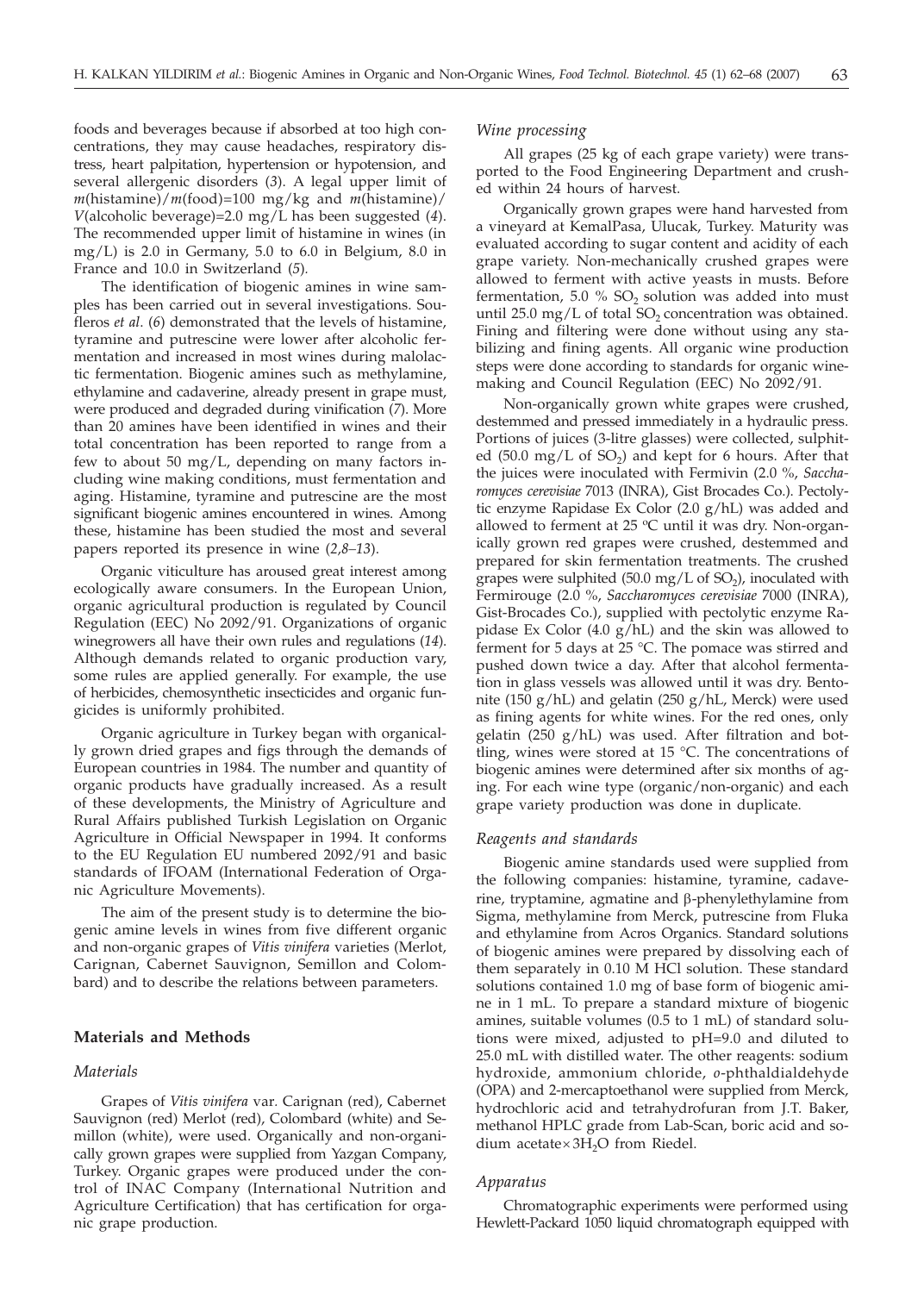Waters 470 scanning fluorescence detector, a gradient elution pump and an injection loop of  $20 \mu L$ . Excitation and emission wavelengths were 340 and 420 nm, respectively. The chromatographic column was Phenomenex, Bondclone  $C_{18}$  (particle size 10  $\mu$ m, 300×3.9 mm i.d.).

#### *Preparation of derivatization reagent*

Method of Üren and Karababa (*15*) was used to prepare OPA reagent. A mass of 0.20 g of *o*-phthaldialdehyde was dissolved in 9.0 mL of methanol. To this solution 1.0 mL of 0.40 M (pH=9.0) borate buffer and 160  $\mu$ L of 2-mercaptoethanol were added. The borate buffer was prepared as follows: 2.47 g of boric acid was dissolved in sufficient distilled water, pH was adjusted to 9.0 by 1.0 M NaOH solution and then diluted to 100 mL. The OPA reagent was stored at 4 °C.

## *Derivatization of standards and samples*

Standard biogenic amines were derivatized prior to column injection as follows (15): to 400 µL of methanol  $25.0 \mu L$  of standard mixture of biogenic amines and  $475 \mu L$ of distilled water were added. Following the addition of  $100 \mu L$  of OPA reagent, the mixture was filtered through a 0.50-µm pore size filter (Hamilton 81610 Gastight) and  $20.0 \mu L$  of filtrate were immediately injected on the column. Samples were derivatized as follows: the pH of 25.0 mL of wine sample was adjusted to 9.0 with 0.10 M NaOH solution and diluted to 30.0 mL with distilled water. To  $100 \mu L$  of wine sample  $400 \mu L$  of methanol and 400 mL of distilled water were added. After the addition of  $100 \mu L$  of OPA reagent, the mixture was filtered through a 0.50-um pore size filter and 20.0 µL of the solution were immediately injected on the column. Derivatization temperature was 25 °C. Chromatograms were obtained for two aliquots of the same wine sample which underwent the whole analytical procedure. Quantifications were performed by the standard addition method (*7,10,15*). A volume of  $10 \mu L$  of standard mixture of biogenic amines and 100  $\mu$ L of wine sample were added into 390  $\mu$ L of distilled water and derivatization was carried out by adding  $100 \mu L$  of OPA reagent, following the addition of 400  $\mu$ L of methanol. A volume of 20.0  $\mu$ L of the solution was injected on the column. This standard addition procedure was performed in two replicates. According to Üren and Karababa (*15*) reproducibilities (RSD/%) of biogenic amine determinations were 8.8, 15.7, 11.2, 8.4, 11.1, 22.3, 14.6, 15.5 and 16.1 for agmatine, histamine, methylamine, ethylamine, tyramine, tryptamine, putrescine, cadaverine and b-phenylethylamine, respectively. Mafra *et al*. (*7*) found values between 3.8 and 22.8 for pre-column *o*-phthaldialdehyde derivatization of biogenic amines. Mafra *et al.* (*7*) also reported that detector response was linear up to 0.5 mg/L of individual biogenic amines on average in the injected solution of OPA derivatives.

### *Chromatographic conditions*

Column temperature was  $25$  °C with the flow rate of 1 mL/min. Method of Üren and Karababa (*15*) was used to prepare the mobile phase as follows: solvent A: [0.050 M acetate buffer/tetrahydrofuran (96*/*4)]:methanol, 60:40; solvent B: methanol. The pH of solvent A was adjusted to 6 and filtered through Schleicher & Schuell 589/3 filter paper. Both solvents were degassed for 15 min before use. A binary gradient elution was used for the separation of OPA derivatives of biogenic amines. Solvent A (in %): 75.00 (0 min), 75.00 (8 min), 66.67 (12 min), 50.00 (25 min), 0 (30 min), 66.67 (35 min), 75.00 (40 min); solvent B (in %): 25.00 (0 min), 25.00 (8 min), 33.33 (12 min), 50.00 (25 min), 100 (30 min), 33.33 (35 min), 25.00 (40 min).

## *Data evaluation*

Significant differences between averages were obtained at 95 % significance level. The least significant differences (LSD) test and all other tests were performed by using SPSS 10 program. Statistica was used for matrix evaluation. The cluster analysis was performed as joining type (tree cluster) by using raw data. Furthest neighbour shape was selected as linkage and 1-Pearson r as a distance measure. Missing data were case wise deleted. Scale plot was demonstrated as  $(Dlink/Dmax) \times 100$ .

Principal component analysis (PCA) was performed using multivariate exploratory techniques. PCA permits visualization of the original arrangement of wines in an *n*-dimensional space by identifying the directions in which most of the information is retained. It is therefore possible to explain differences among various wines by means of these factors obtained from the generalized correlation matrix of the data sets and at the same time determine which variables contribute most to such differentiation.

## **Results and Discussion**

The mean values and standard deviations of biogenic amines in all wines (Table 1) were found as follows (in mg/L): agmatine  $(0.331 \pm 1.0)$ , histamine  $(0.886 \pm 1.1)$ , methylamine (0.428±0.36), ethylamine (0.607±0.45), tyramine (0.191±0.46), tryptamine (0.016±0.052), putrescine  $(4.62\pm1.3)$  and cadaverine  $(0.070\pm0.16)$ . The highest concentrations of agmatine, histamine, methylamine, ethylamine, tyramine, tryptamine, putrescine and cadaverine were determined (in mg/L) in: Colombard (non-organic) 3.31, Merlot (organic) 3.14, Merlot (organic) 1.15, Merlot (organic) 1.40, Merlot (non-organic) 1.42, Cabernet Sauvignon (organic) 0.165, Merlot (organic) 6.28, Cabernet Sauvignon (non-organic) 0.490, respectively. Chromatogram of standard mixture of biogenic amines under the conditions specified above can be seen in Fig. 1. The order of analyzed parameters from the highest to the lowest quantities for all wines was determined as follows: putrescine > histamine > ethylamine > methylamine > agmatine > tyramine > cadaverine > tryptamine.

In the review written by Lehtonen (*5*), the mean values of histamine were reported as 0.26 and 3.4 mg/L, of tyramine 0.6 and 3.1 mg/L, of putrescine 1.1 and 14.3 mg/L and cadaverine 0.3 and 0.5 mg/L in white and red wines respectively. Loukou and Zotou (*16*) evaluated the biogenic amine content in Greek alcoholic beverages and determined the levels of methylamine of 0.513–0.903 and 0.588–1.503 mg/L, ethylamine of 0.537–2.162 and 0.544–2.639 mg/L, putrescine of 0.528–2.539 and 0.900– –3.148 mg/L, cadaverine of 0.118–0.208 and 0.037–0.528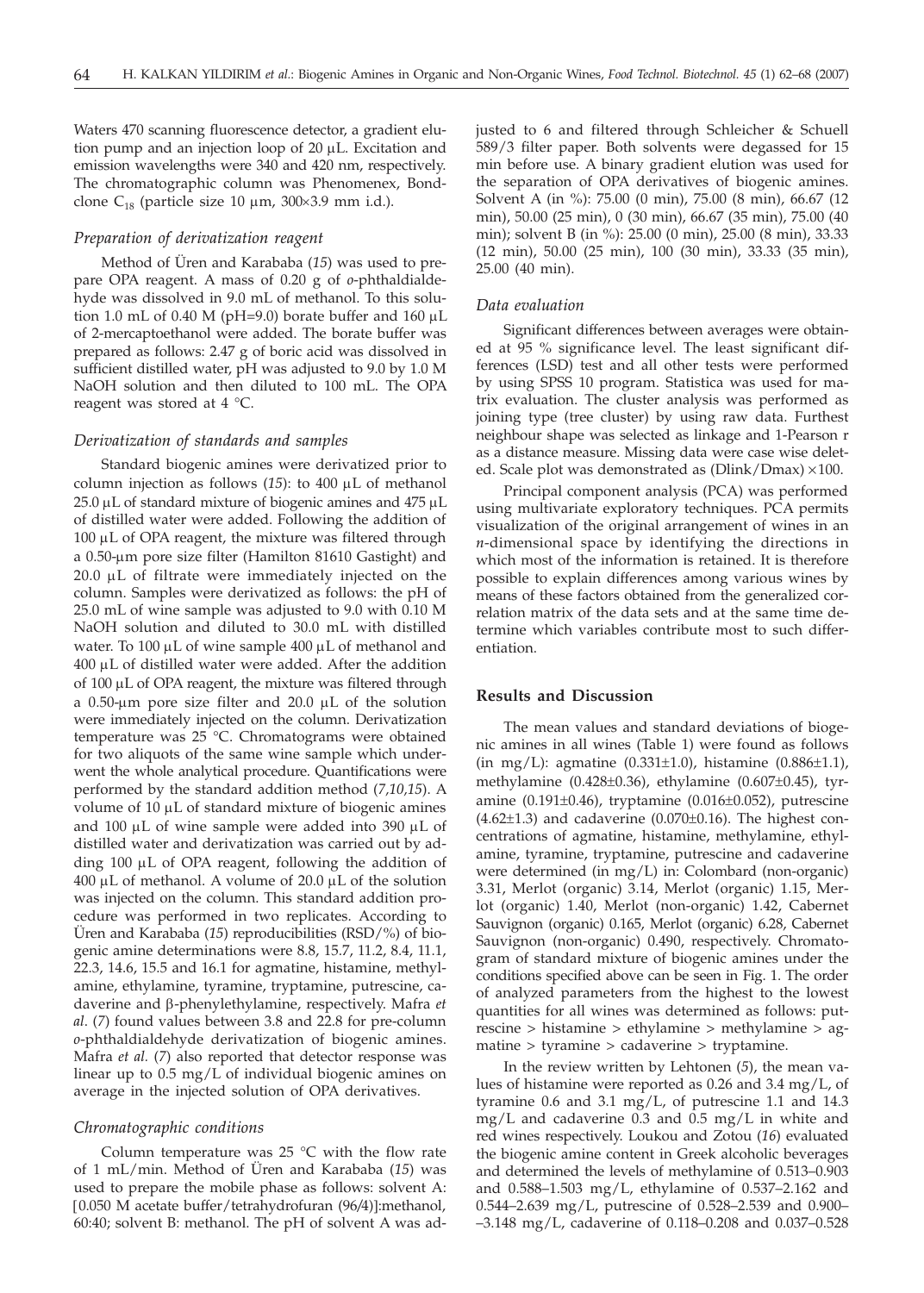| Wine type                      | 1               | $\overline{2}$  | 3                | 4              | 5              | 6               | 7              | 8              |
|--------------------------------|-----------------|-----------------|------------------|----------------|----------------|-----------------|----------------|----------------|
| Semillon non-organic           | n.d.            | n.d.            | 0.180            | 0.241          | n.d.           | n.d.            | 3.22           | n.d.           |
| Semillon organic               | n.d.            | n.d.            | 0.286            | 1.250          | n.d.           | n.d.            | 5.99           | n.d.           |
| Colombard non-organic          | 3.31            | 1.96            | n.d.             | 0.254          | n.d.           | n.d.            | 2.39           | n.d.           |
| Colombard organic              | n.d.            | n.d.            | 0.108            | 0.222          | n.d.           | n.d.            | 6.17           | n.d.           |
| Cabernet Sauvignon non-organic | n.d.            | 1.25            | 0.621            | 0.329          | n.d.           | n.d.            | 4.38           | 0.490          |
| Cabernet Sauvignon organic     | n.d.            | n.d.            | 0.231            | 0.227          | n.d.           | 0.165           | 4.51           | 0.210          |
| Merlot non-organic             | n.d.            | 1.78            | 0.849            | 0.505          | 1.420          | n.d.            | 4.54           | n.d.           |
| Merlot organic                 | n.d.            | 3.14            | 1.150            | 1.400          | 0.492          | n.d.            | 6.28           | n.d.           |
| Carignan non-organic           | n.d.            | 0.735           | 0.478            | 0.610          | n.d.           | n.d.            | 3.87           | n.d.           |
| Carignan organic               | n.d.            | n.d.            | 0.377            | 1.030          | n.d.           | n.d.            | 4.81           | n.d.           |
| Mean+s.d.                      | $0.331 \pm 1.0$ | $0.886 \pm 1.1$ | $0.428 \pm 0.36$ | $0.607 + 0.45$ | $0.191 + 0.46$ | $0.016 + 0.052$ | $4.62 \pm 1.3$ | $0.070 + 0.16$ |

Table 1. Concentrations of biogenic amines in organic or non-organic wines (in mg/L)

n.d.: not detected; 1 agmatine, 2 histamine, 3 methylamine, 4 ethylamine, 5 tyramine, 6 tryptamine, 7 putrescine, 8 cadaverine



**Fig.1.** Chromatogram of standard mixture of biogenic amines

mg/L, histamine of 0.250–0.989 and 0.276–2.626 mg/L and tyramine of  $0-1.294$  and  $0.524-1.583$  mg/L in white and red wines respectively.

As in most reports, the quantities of biogenic amines in white and red wines were found to be different even if a statistically significant difference was determined only for methylamine (p=0.028). The order of biogenic amines in white wines from the highest to the lowest was determined to be (in mg/L): putrescine  $(4.44\pm1.9)$  > agmatine  $(0.827 \pm 1.7) >$  ethylamine  $(0.492 \pm 0.51) >$  histamine  $(0.490 \pm 0.98)$  > methylamine  $(0.143 \pm 0.12)$ , while for the red wines the order was determined to be: putrescine  $(4.73\pm0.82)$  > histamine  $(1.15\pm1.2)$  > ethylamine  $(0.683\pm0.45)$  > methylamine  $(0.617\pm0.34)$  > tyramine  $(0.318±0.57) >$  cadaverine  $(0.116±0.20) >$  tryptamine (0.027±0.067). Red wines contained higher amounts of biogenic amines than white wines, except agmatine.

Evaluating the colour of organic and non-organic wines, definite results were obtained. The quantities of most biogenic amines in red wines predominated over those of white ones for both types of wines (Fig. 2), as determined in other studies (*5,9,17,18*). The stated opinion that white wines, which are generally more acidic, contain lower biogenic amine concentrations than red wines (*16*,*19*) has been confirmed by our study.



**Fig. 2.** Means of biogenic amine concentrations regarding wine types and colours

The concentration of biogenic amines in organic and non-organic wines could be seen in Fig. 3. Putrescine content in organic wines was significantly greater than in non-organic ones (p=0.008). The highest average values for non-organic wines were found as follows (in mg/L): putrescine (3.68±0.89), histamine (1.14±0.80), agmatine  $(0.662\pm1.5)$ , methylamine  $(0.425\pm0.34)$  and ethylamine  $(0.388±0.16)$ . In organic wines the highest levels  $(in \ mg/L)$ were found for putrescine (5.55±0.83), ethylamine (0.825± 0.56), histamine  $(0.628 \pm 1.4)$  and methylamine  $(0.430 \pm 0.41)$ . The differences in quantities of biogenic amines between organic and non-organic wines could be explained by differences in their production steps (spontaneous fermentation/pure culture, pressing process, quantities of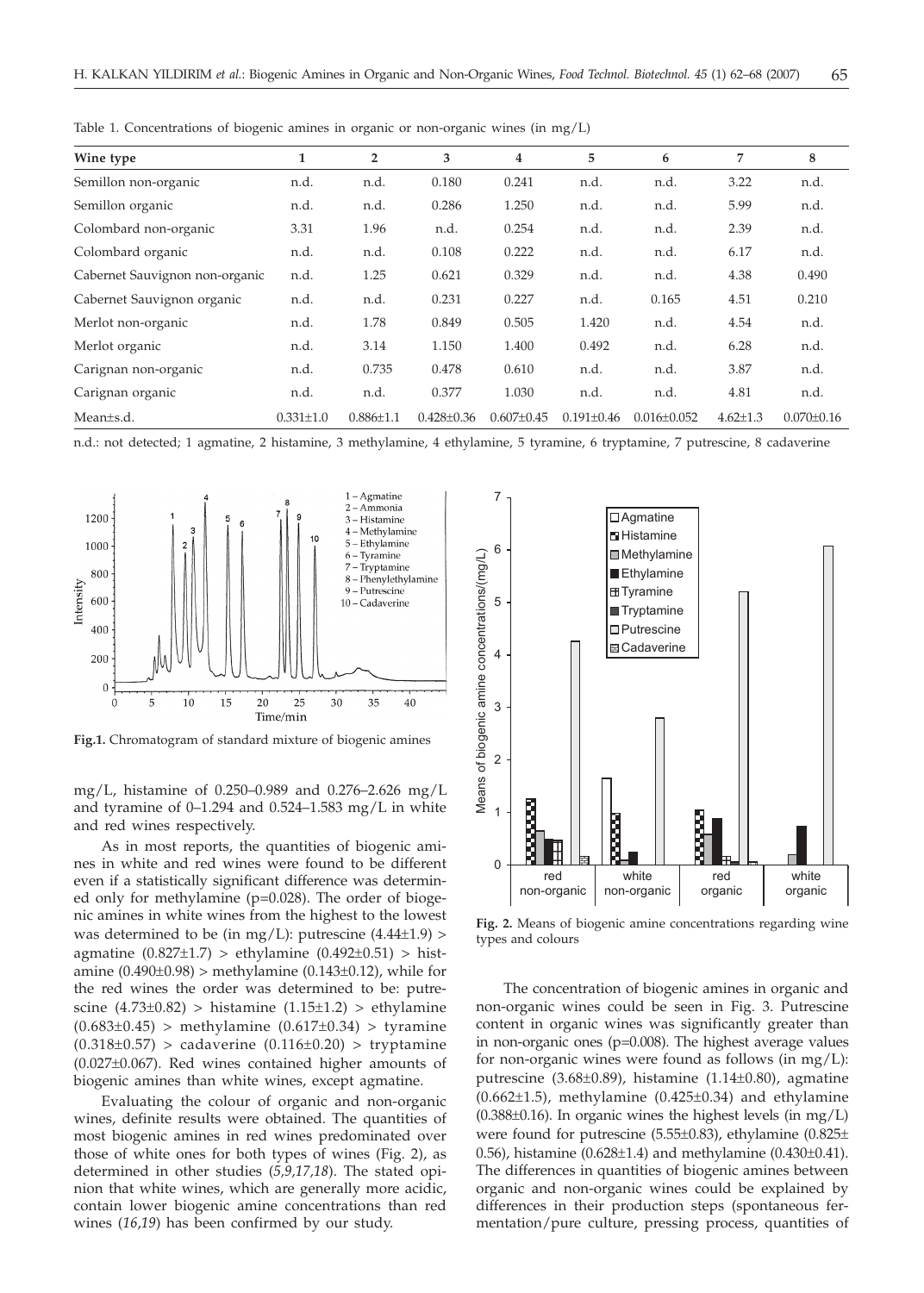

**Fig. 3.** Means of biogenic amine concentrations in organic and non-organic wines

 $SO<sub>2</sub>$ , fining process). Different fermentation types led to different bacterial microflora in organic and non-organic wines. It is known that the decarboxylating capacity of bacteria is very variable depending on the origin of bacteria (*3*). The use of pressing machine in non-organic wines allowed the extraction of more phenolic compounds. It is well known that most phenolic compounds possess an antimicrobial activity, which can change the microflora of the initial must. The relatively low level of sulphur dioxide, phenolic compounds and indigenous microflora in organic wines could be the reason for high quantities of ethylamine and putrescine.

Evaluating the grape varieties used in the production of organic and non-organic wines, statistically significant differences were obtained between grape varieties for histamine, methylamine, tyramine and cadaverine at p<0.05. Considering histamine, a significant difference was found between Merlot and Semillon (p=0.038); for methylamine, significant differences were found between Merlot and Semillon (p=0.005), Merlot and Cabernet Sauvignon (p=0.018), Merlot and Carignan (p=0.018), and Merlot and Colombard (p=0.003). For tyramine significant differences were found between Merlot and Semillon (p=0.023), Merlot and Cabernet Sauvignon (p=0.023), Merlot and Carignan (p=0.023), and Merlot and Colombard (p=0.023). Evaluating cadaverine, significant differences were determined between Cabernet Sauvignon and Semillon (p=0.011), Cabernet Sauvignon and Merlot (p=0.011), Cabernet Sauvignon and Carignan (p=0.011), and Cabernet Sauvignon and Colombard (p=0.011).

The formation of biogenic amines in wines is related to the wine microflora and to the levels of amino acids after alcoholic fermentation. The composition of amino acids in wines depends on the yeast metabolism, grape varieties and vine growth conditions (*6,19*). In studies concerning hybrid grapes, different varieties have been studied (*18,20*). During the malolactic fermentation of wines, indigenous or added lactic acid bacteria cause the formation of biogenic amines through the decarboxylation of free amino acids present in wine. Some of the biogenic amines may also result from grape must. In our study, the malolactic fermentation was not allowed for neither type of wines (organic or non-organic), and the presence of different concentrations of biogenic amines demonstrated the importance of grape varieties. The pH of the wine is among the main factors affecting the activity of bacteria. The pH values of grape varieties were different (Colombard 3.38, Semillon 3.62, Cabernet Sauvignon 3.48, Carignane 3.58, Merlot 3.82), which could be the plausible explanation for the differences among biogenic amine levels.

Regarding different biogenic amines of all wines, positive correlation (Pearson r method) was obtained between methylamine and histamine contents (r=0.687, p=0.028) and between methylamine and tyramine levels  $(r=0.646, p=0.043)$ .

The results of cluster analysis demonstrated the relations between analyzed parameters and wine types (Figs. 4 and 5, respectively). Evaluating biogenic amines three main clusters were obtained: histamine, methylamine and tyramine; ethylamine and putrescine; agmatine, tryptamine and cadaverine. Considering wine types, two clusters were formed: organic Colombard, Cabernet



**Fig. 4.** Cluster analysis of biogenic amines in wines



**Fig. 5.** Cluster analysis of organic and non-organic wines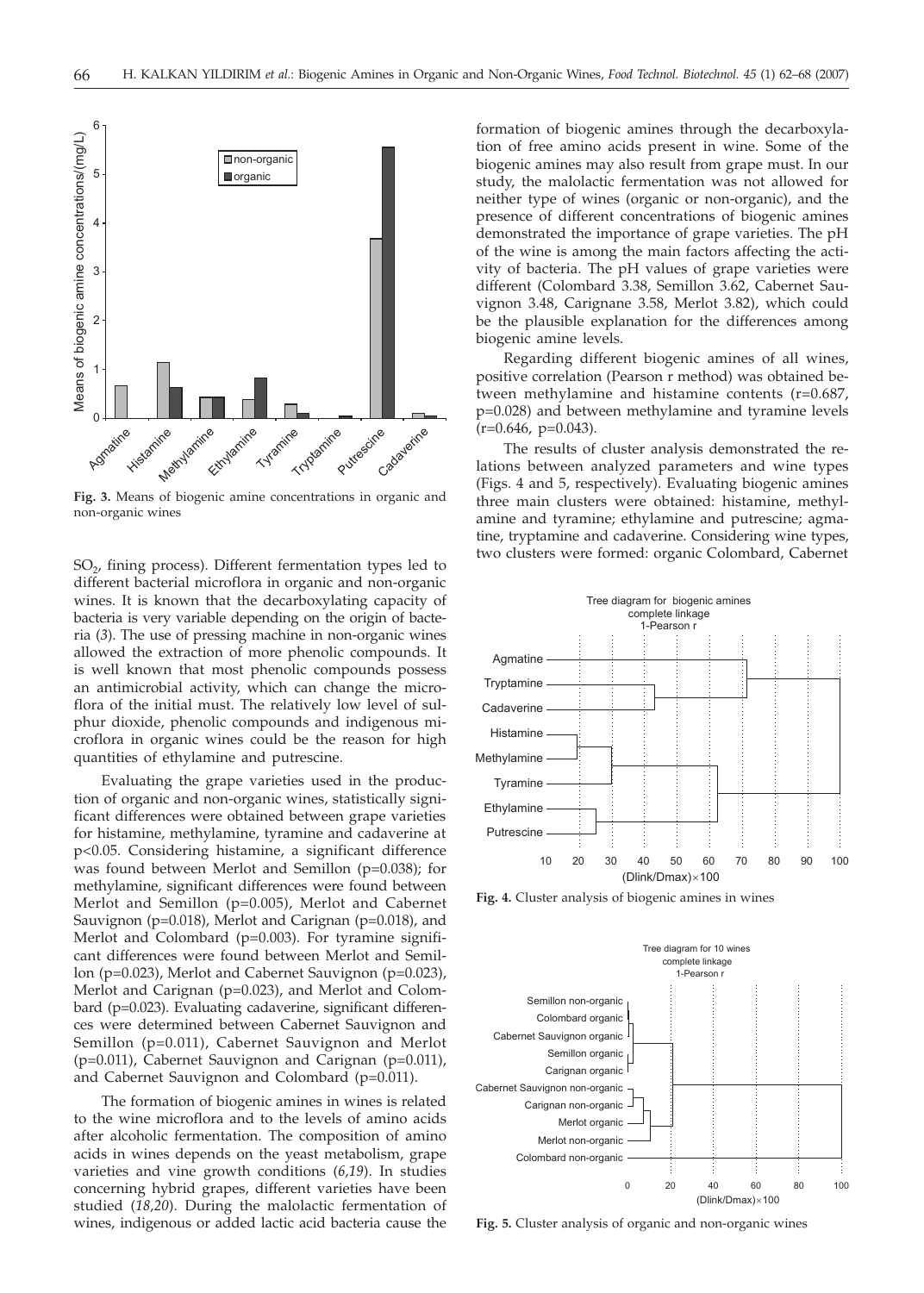Sauvignon and Semillon; non-organic Cabernet Sauvignon, non-organic Carignan, organic and non-organic Merlot.

Regarding wine types (organic and non-organic) and grape origin, eight principal components were extracted. The eigenvalues of correlation matrix for the first three factors explained the 76.05 % (36.18 %  $\times$  22.80 %  $\times$ 17.07 %) of the total variance. Therefore, by using factor coordinates these principal components were expressed in 3-dimensional scale. The results of PCA were given in two figures, one with distribution of wines (Fig. 6) and the other with distribution of analyzed parameters (Fig. 7).



**Fig. 6.** Principal component analysis of biogenic amines with distribution of wines



**Fig. 7.** Principal component analysis of biogenic amines with distribution of analysed parameters

As could be seen from Fig. 6, three main wine groups were formed: Cabernet Sauvignon wines (organic and non-organic), Colombard wine (non-organic), and all other wines. Since the first two groups have completely different coordinates from all other wines, they could be evaluated as the samples with different characteristics. The projection of analyzed parameters is seen in Fig. 7. As in the Fig. 6, three main groups could be differentiated: agmatine, tryptamine and cadaverine and all other biogenic amines. The studied biogenic amines were found to correspond to the following wine groups: agmatine to non-organic Colombard, and tryptamine and cadaverine to organic and non-organic Cabernet Sauvignon, which can be seen in Figs. 6 and 7.

## **Conclusions**

The order of biogenic amines in wines from the highest to the lowest quantities was determined as follows: putrescine > histamine > ethylamine > methylamine > agmatine > tyramine > cadaverine > tryptamine. The quantities of biogenic amines in red wines predominated over those in white ones for both organic and non- -organic wines. In organic wines, higher levels (in mg/L) were obtained for putrescine  $(5.55\pm0.83)$ , ethylamine  $(0.825\pm0.56)$ , histamine  $(0.628\pm1.4)$  and methylamine (0.430±0.41). Regarding non-organic wines, higher levels (in mg/L) were obtained for putrescine (3.68±0.89), histamine  $(1.14\pm0.80)$ , agmatine  $(0.662\pm1.5)$ , methylamine  $(0.425\pm0.34)$  and ethylamine  $(0.388\pm0.16)$ . Putrescine and ethylamine concentrations in organic wines were found greater than those in non-organic wines. There was a significant difference between putrescine levels. Evaluating the grape varieties used in the production of organic and non-organic wines, statistically significant differences were obtained between grape varieties for some biogenic amines (histamine, methylamine, tyramine and cadaverine). Principal component analysis results demonstrated the close relations between the following biogenic amines and wines: agmatine and non-organic Colombard; tryptamine, cadaverine and organic and non-organic Cabernet Sauvignon wines.

#### *Acknowledgements*

The authors would like to express their gratitude to Prof. Dr. Ahmet Altındişli who supplied the raw materials.

#### **References**

- *1.* R.M. Kluba, L.R. Mattick, L.R. Hackler, Changes in concentration of free and total amino acids of several native American grape cultivars during fermentation*, Am. J. Enol. Vitic. 29* (1978) 181–186.
- *2.* G.J. Soleas, M. Carey, D.M. Goldberg, Method development and cultivar-related differences of nine biogenic amines in Ontario wines, *Food Chem. 64* (1999) 49–58.
- *3.* M.H. Silla Santos, Biogenic amines: Their importance in foods, *Int. J. Food Microbiol. 29* (1996) 213–231.
- *4.* B. ten Brink, C. Damink, H.M.L.J. Joosten, J.H.J. Huis in't Veld, Occurrence and formation of biologically active amines in foods*, Int. J. Food Microbiol. 11* (1990) 73–84.